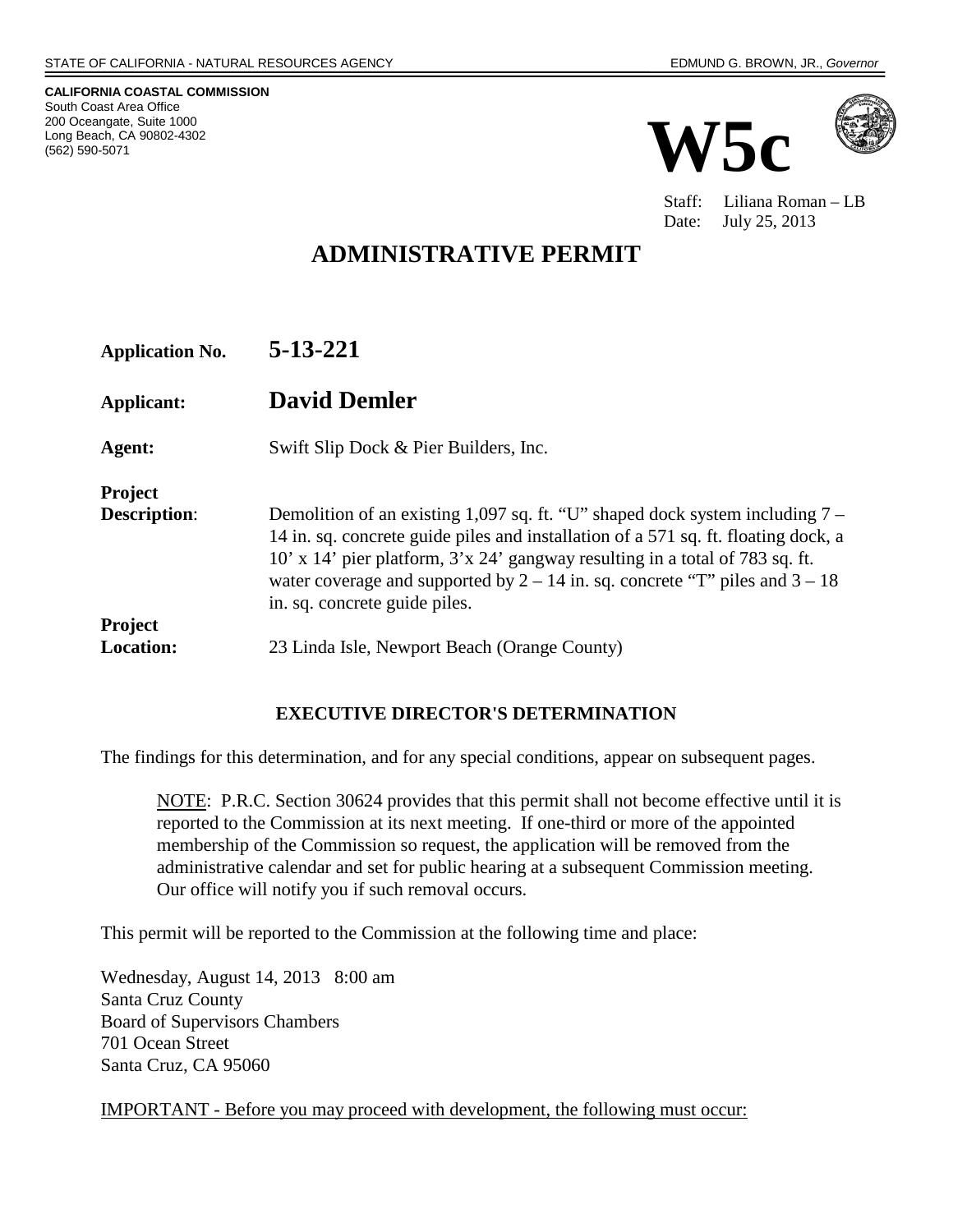Pursuant to 14 Cal. Admin. Code Sections 13150(b) and 13158, you must sign the enclosed duplicate copy acknowledging the permit's receipt and accepting its contents, including all conditions, and return it to our office. Following the Commission's meeting, and once we have received the signed acknowledgement and evidence of compliance with all special conditions, we will send you a Notice of Administrative Permit Effectiveness.

#### **BEFORE YOU CAN OBTAIN ANY LOCAL PERMITS AND PROCEED WITH DEVELOPMENT, YOU MUST HAVE RECEIVED BOTH YOUR ADMINISTRATIVE PERMIT AND THE NOTICE OF PERMIT EFFECTIVENESS FROM THIS OFFICE.**

CHARLES LESTER Executive Director

By: Liliana Roman Title: Coastal Program Analyst

#### **STANDARD CONDITIONS:**

This permit is granted subject to the following standard conditions:

- 1. Notice of Receipt and Acknowledgment. The permit is not valid and development shall not commence until a copy of the permit, signed by the permittee or authorized agent, acknowledging receipt of the permit and acceptance of the terms and conditions, is returned to the Commission office.
- 2. Expiration. If development has not commenced, the permit will expire two years from the date the Commission voted on the application. Development shall be pursued in a diligent manner and completed in a reasonable period of time. Application for extension of the permit must be made prior to the expiration date.
- 3. Interpretation. Any questions of intent or interpretation of any term or condition will be resolved by the Executive Director or the Commission.
- 4. Assignment. The permit may be assigned to any qualified person, provided assignee files with the Commission an affidavit accepting all terms and conditions of the permit.
- 5. Terms and Conditions Run with the Land. These terms and conditions shall be perpetual, and it is the intention of the Commission and the permittee to bind all future owners and possessors of the subject property to the terms and conditions.

**SPECIAL CONDITIONS:** See pages six thru ten.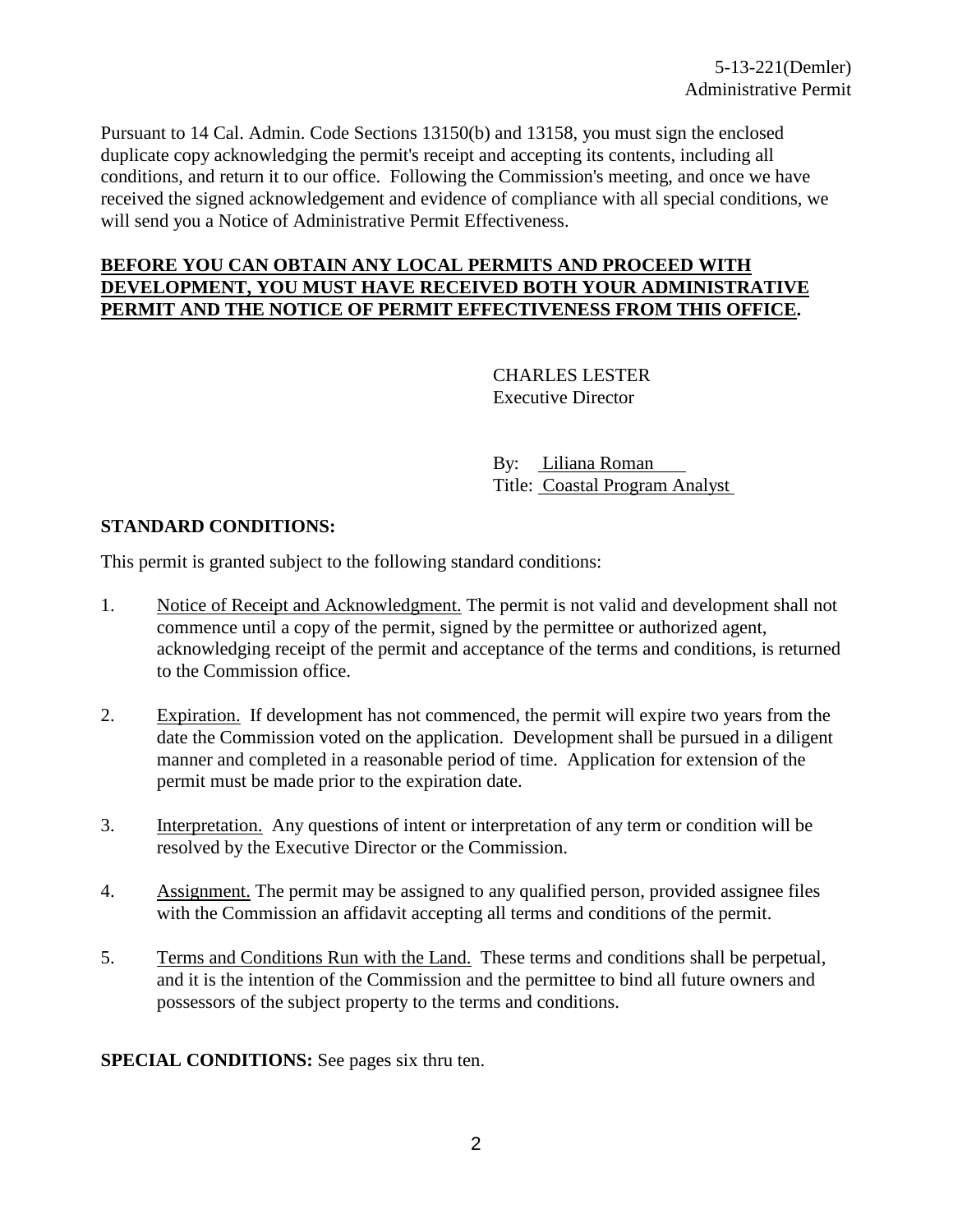## **EXECUTIVE DIRECTOR'S DETERMINATION (continued):**

The Executive Director hereby determines that the proposed development is a category of development, which, pursuant to PRC Section 30624, qualifies for approval by the Executive Director through the issuance of an Administrative Permit. Subject to Standard and Special Conditions as attached, said development is in conformity with the provisions of Chapter 3 of the Coastal Act of 1976 and will not have any significant impacts on the environment within the meaning of the California Environmental Quality Act. If located between the nearest public road and the sea, this development is in conformity with the public access and public recreation policies of Chapter 3.

# **FINDINGS FOR EXECUTIVE DIRECTOR'S DETERMINATION:**

# **A. PROJECT DESCRIPTION**

The project site is coastal waters subject to the public trust located seaward of 23 Linda Isle, a private gated community in the City of Newport Beach (Exhibit #1). A single-family residence occupies the land parcel and large single-family residences with large private docks characterize the subject area and the surrounding sites on Linda Isle. The proposed project will be used for boating related purposes to serve the adjacent single-family residential development.

The proposed project is the demolition of an existing 1,097 sq. ft. "U" shaped dock system including  $7 - 14$  in. sq. concrete guide piles and installation of a 571 sq. ft. floating dock, a 10' x 14' pier platform adjacent to the bulkhead, and a 3'x 24' gangway resulting in a new 783 sq. ft. dock system. The new dock system is proposed to be supported by three, 18 in. sq. concrete guide piles and the pier platform is proposed to be supported by two, 14 in. sq. concrete "T" piles. The proposed dock conforms to the U.S. Pierhead Line and is consistent with the City's Harbor Permit Policy. The existing dock configuration and the proposed dock configuration are included as Exhibit #2 of the staff report. The existing dock system covers a 1,097 sq. ft. of water area and its support piles result in 7.5 sq. ft. of fill of coastal waters. The new proposed 783 sq. ft. dock system would result in a decrease in overall water coverage and its support piles result in 7.4 sq. ft. of fill of coastal waters. No eelgrass was mapped in the project vicinity.

The subject site is located in the gated community of Linda Isle in the City of Newport Beach. Public access through this locked gate community does not currently exist in the immediate vicinity of the project site. The nearest public access to the harbor exists in the area across the channel from the Linda Isle community along the public walkways on Lido Island and Balboa Island, and in some areas along the beaches in front of the bulkheads (Exhibit #3). The proposed development consisting of demolition and replacement of a floating dock system on an existing developed residential lot and will not affect the existing public access conditions. There is presently no beach area in front of the bulkhead at this site where the public could walk or sit. It is the locked gate community, not this home or floating dock that impedes public access to and from Linda Isle. As conditioned, the proposed development will not have any new adverse impact on public access to the coast or to nearby recreational facilities.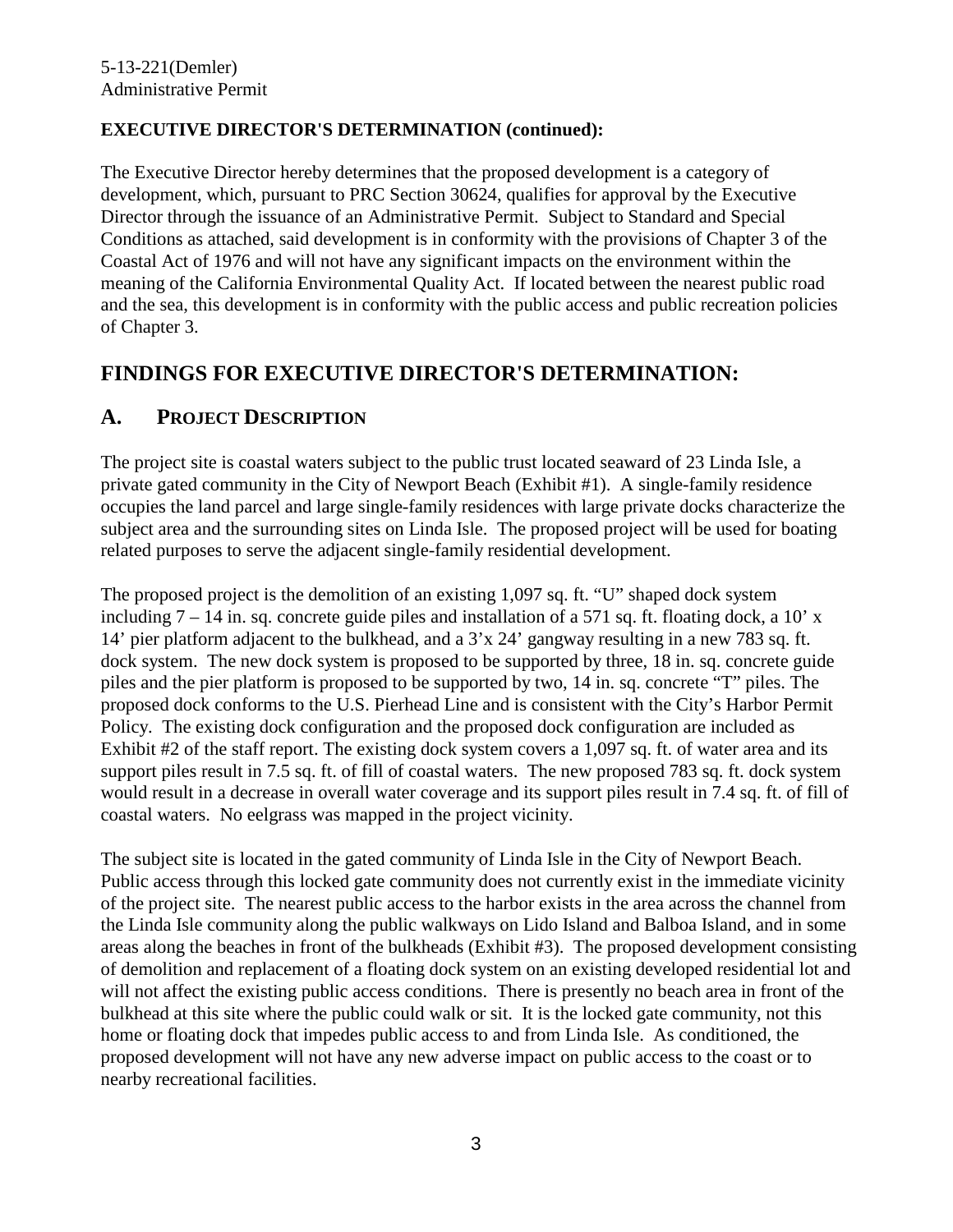The subject site is located in an area of Linda Isle where the submerged land and waters remain with the public trust and are public tidelands; the existing dock and proposed dock is being constructed over and upon public waters. The applicant received Newport Harbor Tidelands Permit #HA0002 from the Orange County Parks Department for access/use of Orange County Newport Harbor Tidelands for temporary access to remove the existing dock system and replace a 783 sq. ft. dock system and five piles. The proposed project has received an approval in concept from the City of Newport Beach Harbor Resources Division, Harbor Permit Number 135-23 and Plan Check Number 0555-2013. The Regional Water Quality Control Board (RWQCB) has issued a "General Certification for replacement of Sheet and Dock Piles" determining that the proposed project will not adversely impact water quality if standard construction methods and materials are used. The applicant has applied for a U.S. Army Corps of Engineers' Letter of Permission (LOP) to determine whether the proposed project would have any adverse effect on essential fish habitats.

The proposed project includes a 10'x14' pier deck platform placed adjacent to the bulkhead. The placement of such a large pile supported structure adjacent to the bulkhead has generally raised two concerns in other harbor locations: (1) that a large pier platform adjacent to the bulkhead would create an impediment to public access along the shoreline and (2) that a large pier platform adjacent to the bulkhead (as opposed to further out seaward) would result in the platform utilized for purposes other than boating related (e.g., as a patio extension). In this case, at this site, there is no concern regarding public access as Linda Isle is a gated community with no public access to the Isle from the land side. There is no sandy beach area in front of the subject site, therefore, the placement of a 10'x14' pier platform and two "T" shaped support piles adjacent to the bulkhead would not create an impediment to public access as there is no opportunity for the public to walk upon the public tidelands in front of this site. The public does have access to the public waters seaward of the bulkhead. But the new dock, in this case, creates no more of an impediment to use of public waters than the existing one does.

Regarding the second concern, that the pier platform adjacent to the bulkhead would result in uses other than boating related; Section 30233 of the Coastal Act restricts the filling of coastal waters to only certain limited uses, of which boating facilities is one. As long at the proposed 10'x14' pier platform does not result in an increase in overall number of existing piles or in adverse shading impacts to sensitive marine resources such as eelgrass; the preferred approach is for such pier platforms to be placed as far seaward as possible to ensure that the platform will be utilized for the intended boating uses and not result in an extension of the landside uses when it is placed adjacent to the bulkhead as has been previously documented by staff throughout the harbor. In this case, is an existing significant pattern of development with the 10'x14' platforms up against the bulkhead. Thus, the construction of a 10' x 14' platform at this site and in this location would not be establishing a new pattern of development (nor create an adverse public access condition, as previously mentioned). Nevertheless, since there is fill of coastal waters involved, the Commission must ensure that the use is limited to boating related purposes. Therefore, the Commission finds that the proposed pier platform can only be found consistent with Section  $30233(a)(3)$  with a Special Condition that the pier platform can only be used for boating related purposes and prohibits use of it for non-boating related purposes such as patio furniture, barbeques, plants, etc. to be placed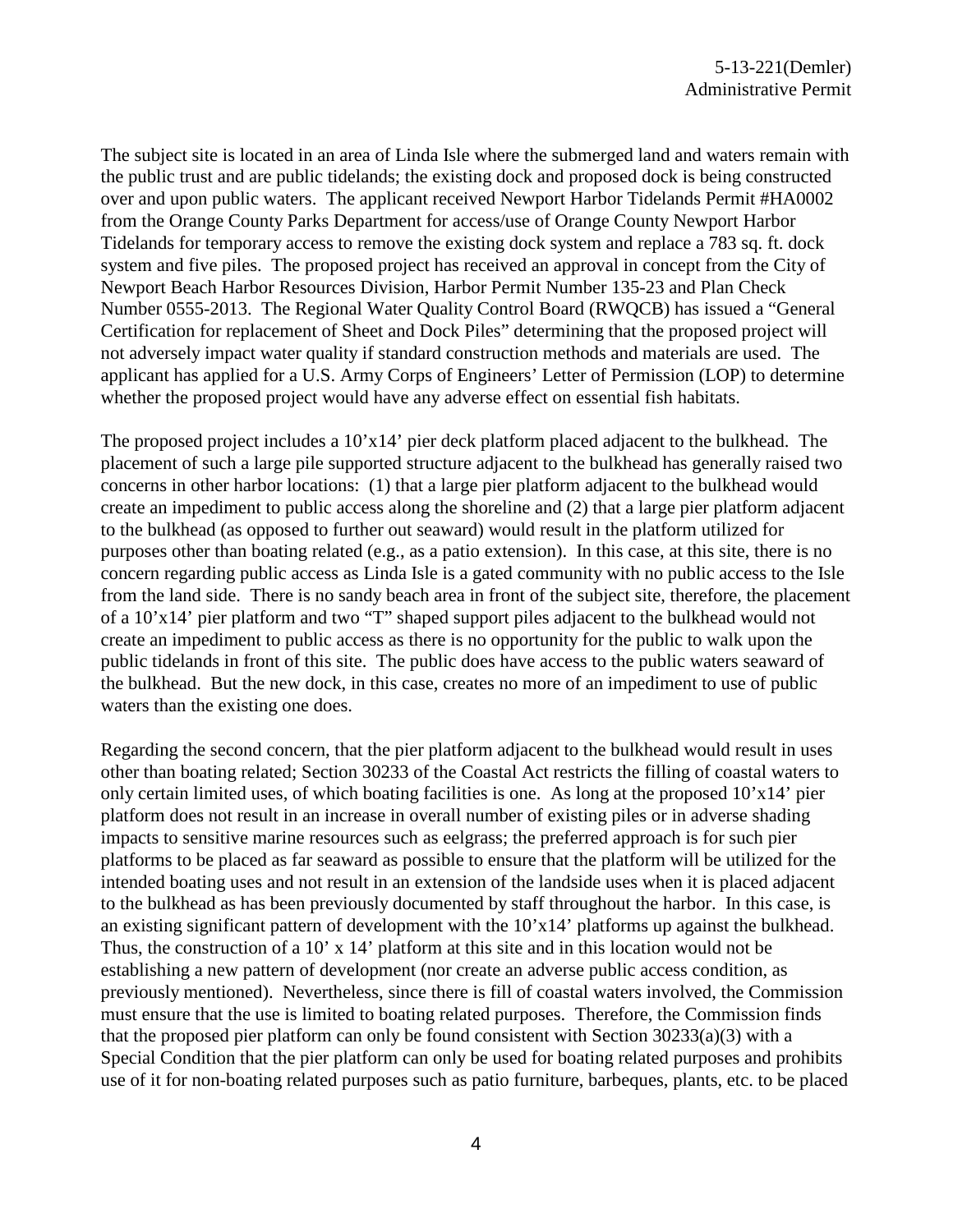#### 5-13-221(Demler) Administrative Permit

#### on the pier platforms.

Furthermore, a special condition is imposed stating that the approval of a coastal development permit for the project does not waive any public rights or interest that exist or may exist on the property.

The site was surveyed for eelgrass and *Caulerpa taxilfolia* on March 5, 2013. The survey area spanned 60 ft by 45 ft surrounding the existing dock. No eelgrass or *Caulerpa taxilfolia* was discovered within the entire project area. These eelgrass and *Caulerpa taxilfolia* surveys are valid for a limited period of time (until the next growing season for eelgrass and 90 days for *Caulerpa taxilfolia*). If construction does not occur within the respective time periods, a subsequent survey will be required. If any additional eelgrass or *Caulerpa taxilfolia* are found on the project site, **Special Conditions No. 2 and No. 3** identify the procedures necessary to be completed prior to beginning any construction.

Section 30600(c) of the Coastal Act provides for the issuance of coastal development permits directly by the Commission in regions where the local government having jurisdiction does not have a certified Local Coastal Program. The City of Newport Beach only has a certified Land Use Plan and has not exercised the options provided in 30600(b) or 30600.5 to issue its own permits. Therefore, the Coastal Commission is the permit issuing entity and the standard of review is Chapter 3 of the Coastal Act. The certified Land Use Plan may be used for guidance.

## **B. MARINE RESOURCES**

The proposed recreational boat dock development and its associated structures are an allowable and encouraged marine related use. The proposed project results in less water coverage than the existing dock, and less fill of coastal waters, and in that way is beneficial to marine resources. As conditioned, the project will not significantly adversely impact eelgrass beds and will not contribute to the dispersal of the invasive aquatic algae, *Caulerpa taxifolia*. Further, as proposed and conditioned, the project, which is to be used solely for recreational boating purposes, conforms to Sections 30224 and 30233 of the Coastal Act.

# **C. WATER QUALITY**

The proposed work will be occurring on, within, or adjacent to coastal waters. The storage or placement of construction material, debris, or waste in a location where it could be discharged into coastal waters would result in an adverse effect on the marine environment. To reduce the potential for construction related impacts on water quality, the Commission imposes special conditions requiring, but not limited to, the appropriate storage and handling of construction equipment and materials to minimize the potential of pollutants to enter coastal waters. To reduce the potential for post-construction impacts to water quality the Commission requires the continued use and maintenance of post construction BMPs. As conditioned, the Commission finds that the development conforms to Sections 30230 and 30231 of the Coastal Act.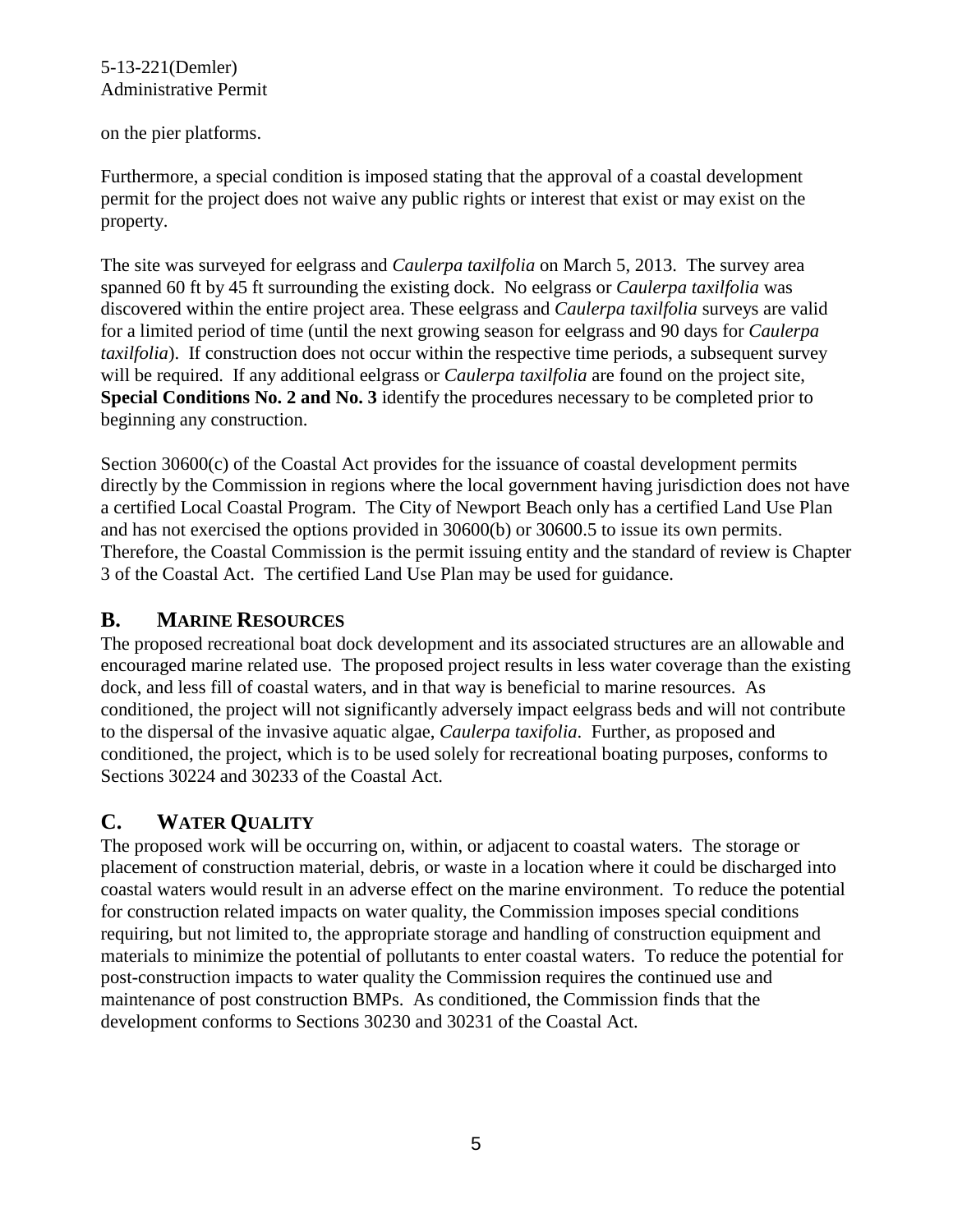# **D. LOCAL COASTAL PROGRAM**

The LUP for the City of Newport Beach was effectively certified on May 19, 1982. The certified LUP was updated on October 8, 2009. As conditioned, the proposed development is consistent with Chapter 3 of the Coastal Act and with the certified Land Use Plan for the area. Approval of the project, as conditioned, will not prejudice the ability of the local government to prepare a Local Coastal Program that is in conformity with the provisions of Chapter 3.

# **E. CALIFORNIA ENVIRONMENTAL QUALITY ACT (CEQA)**

As conditioned, there are no feasible alternatives or additional feasible mitigation measures available that would substantially lessen any significant adverse effect that the activity may have on the environment. Therefore, the Commission finds that the proposed project, as conditioned to mitigate the identified impacts, is the least environmentally damaging feasible alternative and can be found consistent with the requirements of the Coastal Act to conform to CEQA.

# **SPECIAL CONDITIONS:**

This permit is granted subject to the following special conditions:

#### **1. Water Quality**

- A. Construction Responsibilities and Debris Removal:
	- (1) No demolition or construction materials, equipment, debris, or waste shall be placed or stored where it may enter sensitive habitat, receiving waters or a storm drain, or be subject to wave, wind, rain or tidal erosion and dispersion.
	- (2) Any and all debris resulting from demolition or construction activities, and any remaining construction material, shall be removed from the project site within 24 hours of completion of the project.
	- (3) Demolition or construction debris and sediment shall be removed from work areas each day that demolition or construction occurs to prevent the accumulation of sediment and other debris that may be discharged into coastal waters.
	- (4) Machinery or construction materials not essential for project improvements will not be allowed at any time in the intertidal zone.
	- (5) If turbid conditions are generated during construction a silt curtain will be utilized to control turbidity.
	- (6) Floating booms will be used to contain debris discharged into coastal waters and any debris discharged will be removed as soon as possible but no later than the end of each day.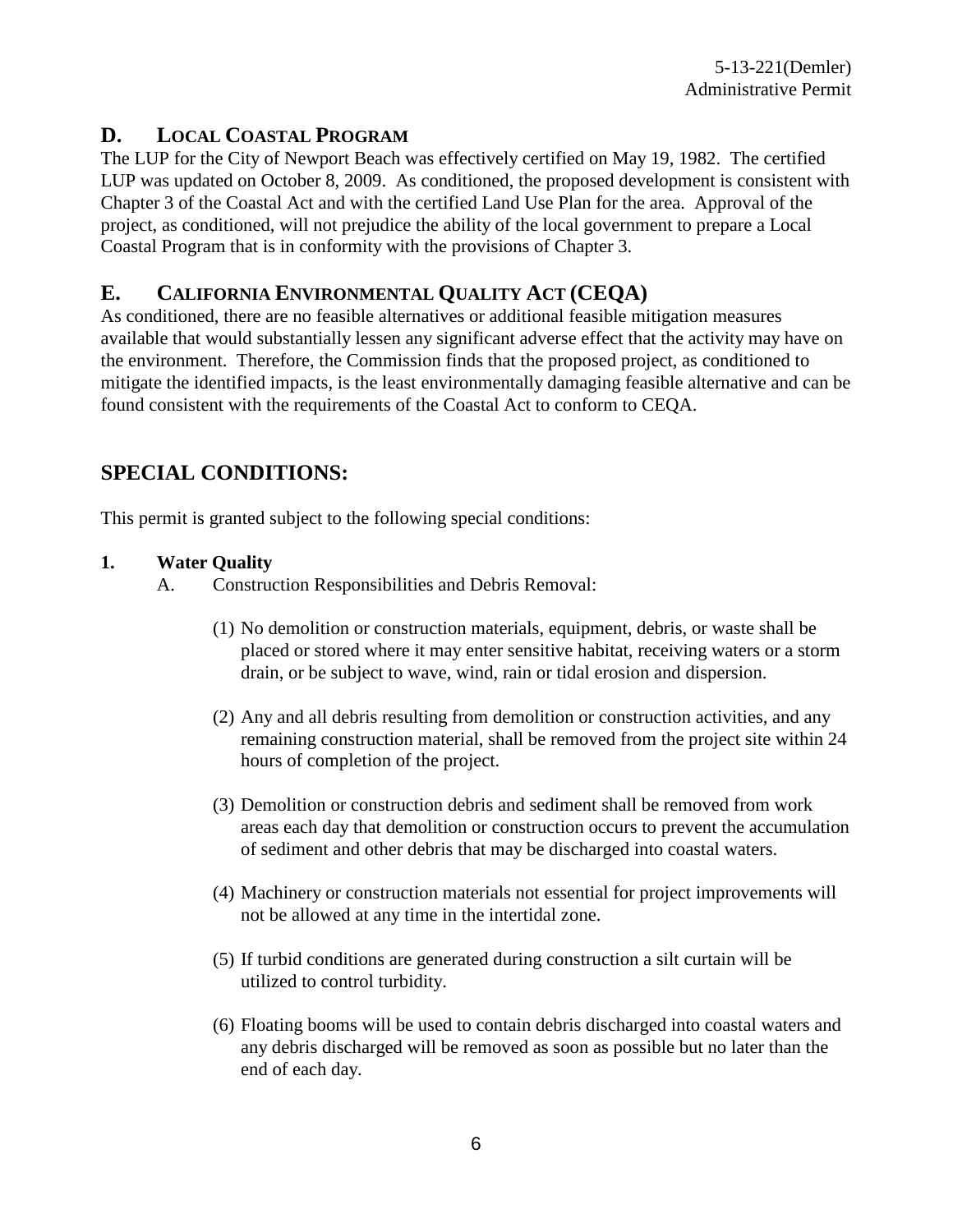- (7) Non buoyant debris discharged into coastal waters will be recovered by divers as soon as possible after loss.
- (8) All trash and debris shall be disposed in the proper trash and recycling receptacles at the end of every construction day.
- (9) The applicant shall provide adequate disposal facilities for solid waste, including excess concrete, produced during demolition or construction.
- (10) Debris shall be disposed of at a legal disposal site or recycled at a recycling facility. If the disposal site is located in the coastal zone, a coastal development permit or an amendment to this permit shall be required before disposal can take place unless the Executive Director determines that no amendment or new permit is legally required.
- (11 )All stock piles and construction materials shall be covered, enclosed on all sides, shall be located as far away as possible from drain inlets and any waterway, and shall not be stored in contact with the soil.
- (12) Machinery and equipment shall be maintained and washed in confined areas specifically designed to control runoff. Thinners or solvents shall not be discharged into sanitary or storm sewer systems.
- (13) The discharge of any hazardous materials into any receiving waters shall be prohibited.
- (14) Spill prevention and control measures shall be implemented to ensure the proper handling and storage of petroleum products and other construction materials. Measures shall include a designated fueling and vehicle maintenance area with appropriate berms and protection to prevent any spillage of gasoline or related petroleum products or contact with runoff. The area shall be located as far away from the receiving waters and storm drain inlets as possible.
- (15) Best Management Practices (BMPs) and Good Housekeeping Practices (GHPs) designed to prevent spillage and/or runoff of demolition or construction-related materials, and to contain sediment or contaminants associated with demolition or construction activity, shall be implemented prior to the on-set of such activity
- (16) All BMPs shall be maintained in a functional condition throughout the duration of construction activity.
- **B. Best Management Practices Program.** By acceptance of this permit the applicant agrees that the long-term water-borne berthing of boat(s) in the approved dock and/or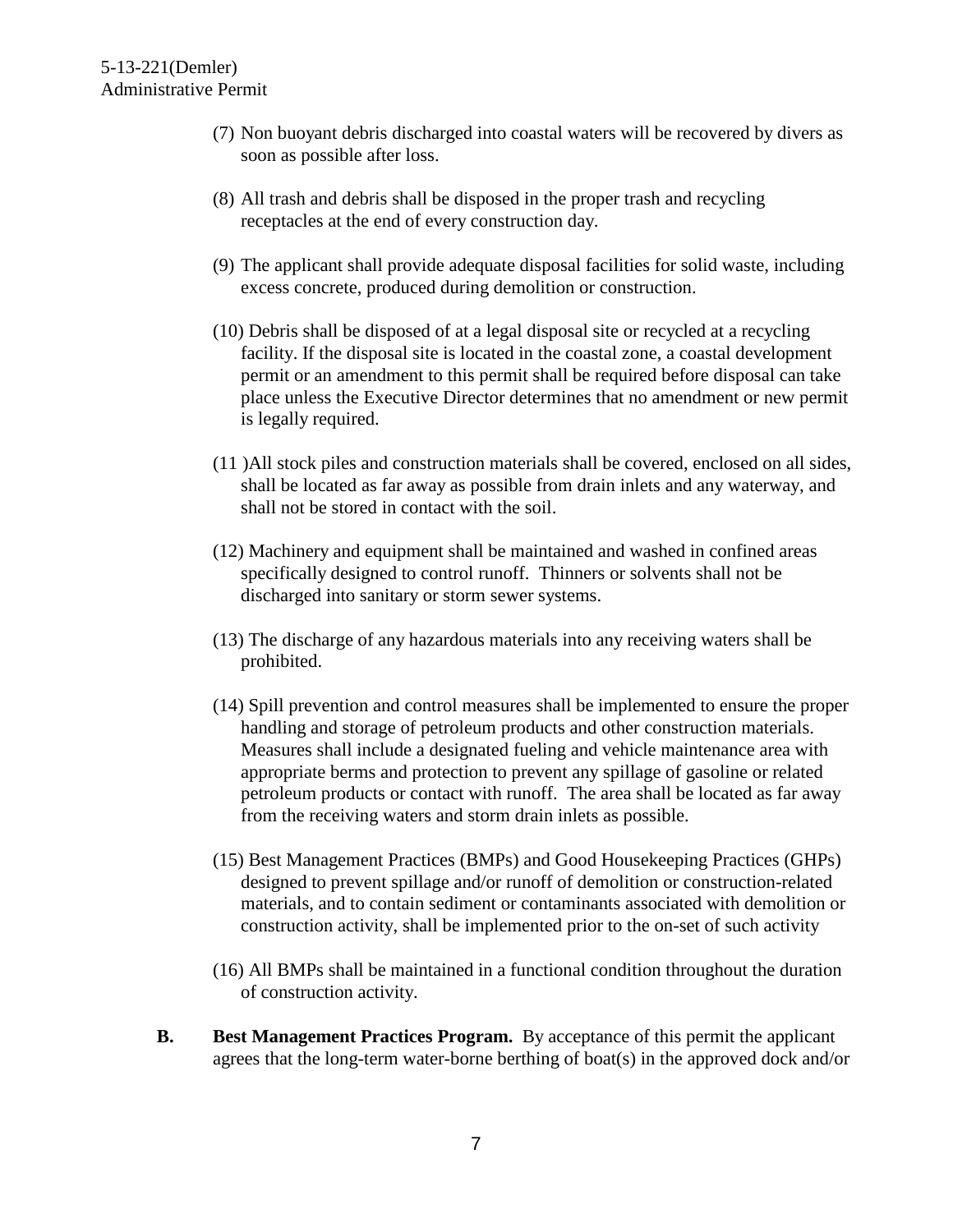boat slip will be managed in a manner that protects water quality pursuant to the implementation of the following BMPs.

- (1) Boat Cleaning and Maintenance Measures:
	- a. In-water top-side and bottom-side boat cleaning shall minimize the discharge of soaps, paints, and debris.
	- b. In-the-water hull scraping or any process that occurs under water that results in the removal of paint from boat hulls shall be prohibited. Only detergents and cleaning components that are designated by the manufacturer as phosphate-free and biodegradable shall be used, and the amounts used minimized.
	- c. The applicant shall minimize the use of detergents and boat cleaning and maintenance products containing ammonia, sodium hypochlorite, chlorinated solvents, petroleum distillates or lye.
- (2) Solid and Liquid Waste Management Measures:
	- a. All trash, recyclables, and hazardous wastes or potential water contaminants, including old gasoline or gasoline with water, absorbent materials, oily rags, lead acid batteries, anti-freeze, waste diesel, kerosene and mineral spirits will be disposed of in a proper manner and will not at any time be disposed of in the water or gutter.
- (3) Petroleum Control Management Measures:
	- a. Boaters will practice preventive engine maintenance and will use oil absorbents in the bilge and under the engine to prevent oil and fuel discharges. Oil absorbent materials shall be examined at least once a year and replaced as necessary. Used oil absorbents are hazardous waste in California. Used oil absorbents must therefore be disposed in accordance with hazardous waste disposal regulations. The boaters will regularly inspect and maintain engines, seals, gaskets, lines and hoses in order to prevent oil and fuel spills. The use of soaps that can be discharged by bilge pumps is prohibited.
	- b. If the bilge needs more extensive cleaning (e.g., due to spills of engine fuels, lubricants or other liquid materials), the boaters will use a bilge pump-out facility or steam cleaning services that recover and properly dispose or recycle all contaminated liquids.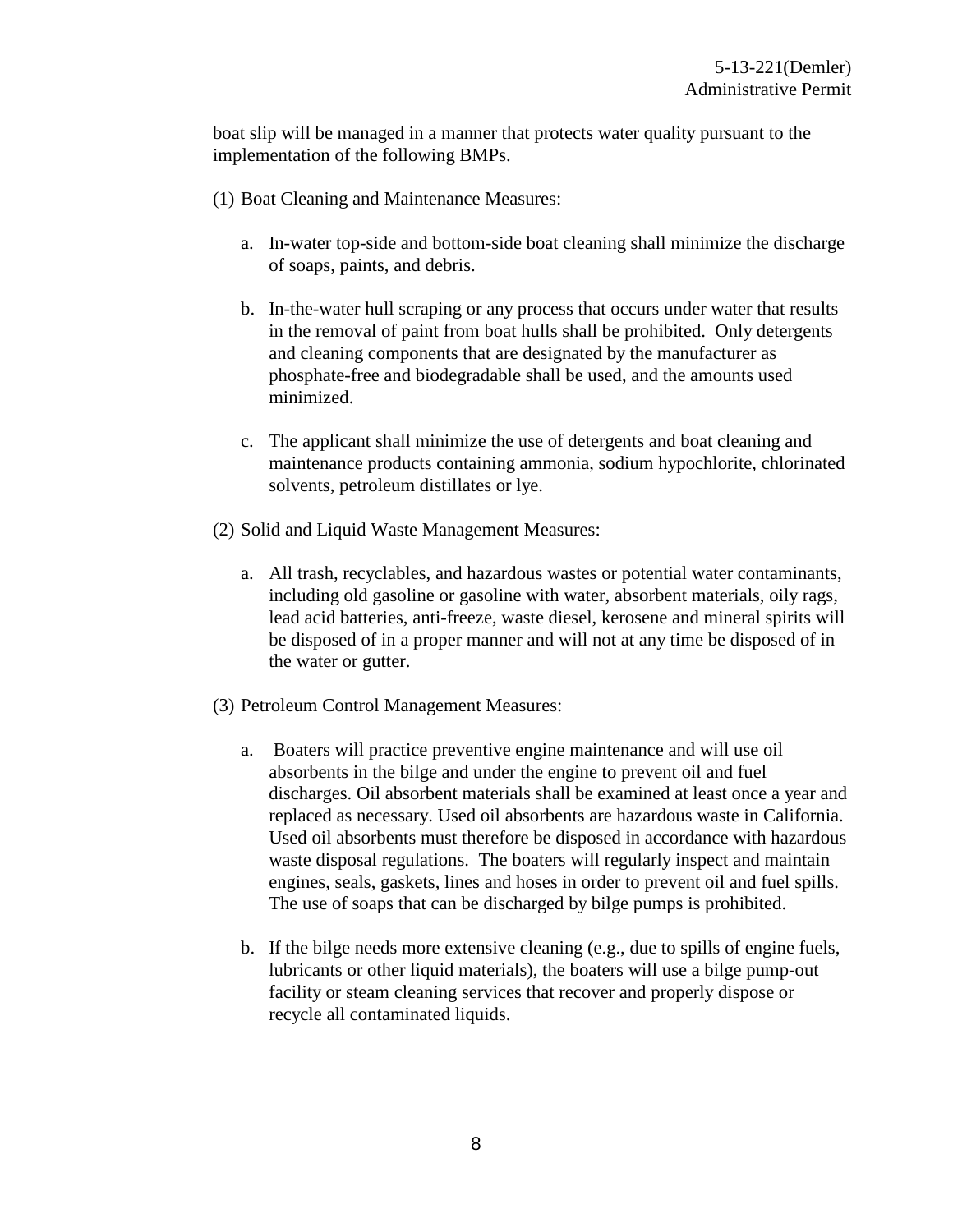c. Bilge cleaners which contain detergents or emulsifiers will not be used for bilge cleaning since they may be discharged to surface waters by the bilge pumps.

### **2. Eelgrass Survey**

- **A. Pre Construction Eelgrass Survey**. A valid pre-construction eelgrass (Zostera marina) survey shall be completed during the period of active growth of eelgrass (typically March through October). The pre-construction survey shall be completed prior to the beginning of construction and shall be valid until the next period of active growth. The survey shall be prepared in full compliance with the "Southern California Eelgrass Mitigation Policy" Revision 8 (except as modified by this special condition) adopted by the National Marine Fisheries Service and shall be prepared in consultation with the California Department of Fish and Game. The applicant shall submit the eelgrass survey for the review and approval of the Executive Director within five (5) business days of completion of each eelgrass survey and in any event no later than fifteen (15) business days prior to commencement of any development. If the eelgrass survey identifies any eelgrass within the project area which would be impacted by the proposed project, the development shall require an amendment to this permit from the Coastal Commission or a new coastal development permit.
- **B. Post Construction Eelgrass Survey**. If any eelgrass is identified in the project area by the survey required in subsection A of this condition above, within one month after the conclusion of construction, the applicant shall survey the project site to determine if any eelgrass was adversely impacted. The survey shall be prepared in full compliance with the "Southern California Eelgrass Mitigation Policy" Revision 8 (except as modified by this special condition) adopted by the National Marine Fisheries Service and shall be prepared in consultation with the California Department of Fish and Game. The applicant shall submit the post-construction eelgrass survey for the review and approval of the Executive Director within thirty (30) days after completion of the survey. If any eelgrass has been impacted, the applicant shall replace the impacted eelgrass at a minimum 1.2:1 ratio on-site, or at another location, in accordance with the Southern California Eelgrass Mitigation Policy. All impacts to eelgrass habitat shall be mitigated at a minimum ratio of 1.2:1 (mitigation:impact). The exceptions to the required 1.2:1 mitigation ratio found within SCEMP shall not apply. Implementation of mitigation shall require an amendment to this permit or a new coastal development permit unless the Executive Director determines that no amendment or new permit is required.

## **3. Pre-construction** *Caulerpa Taxifolia* **Survey**

**A.** Not earlier than 90 days nor later than 30 days prior to commencement or re-commencement of any development authorized under this coastal development permit (the "project"), the applicant shall undertake a survey of the project area and a buffer area at least 10 meters beyond the project area to determine the presence of the